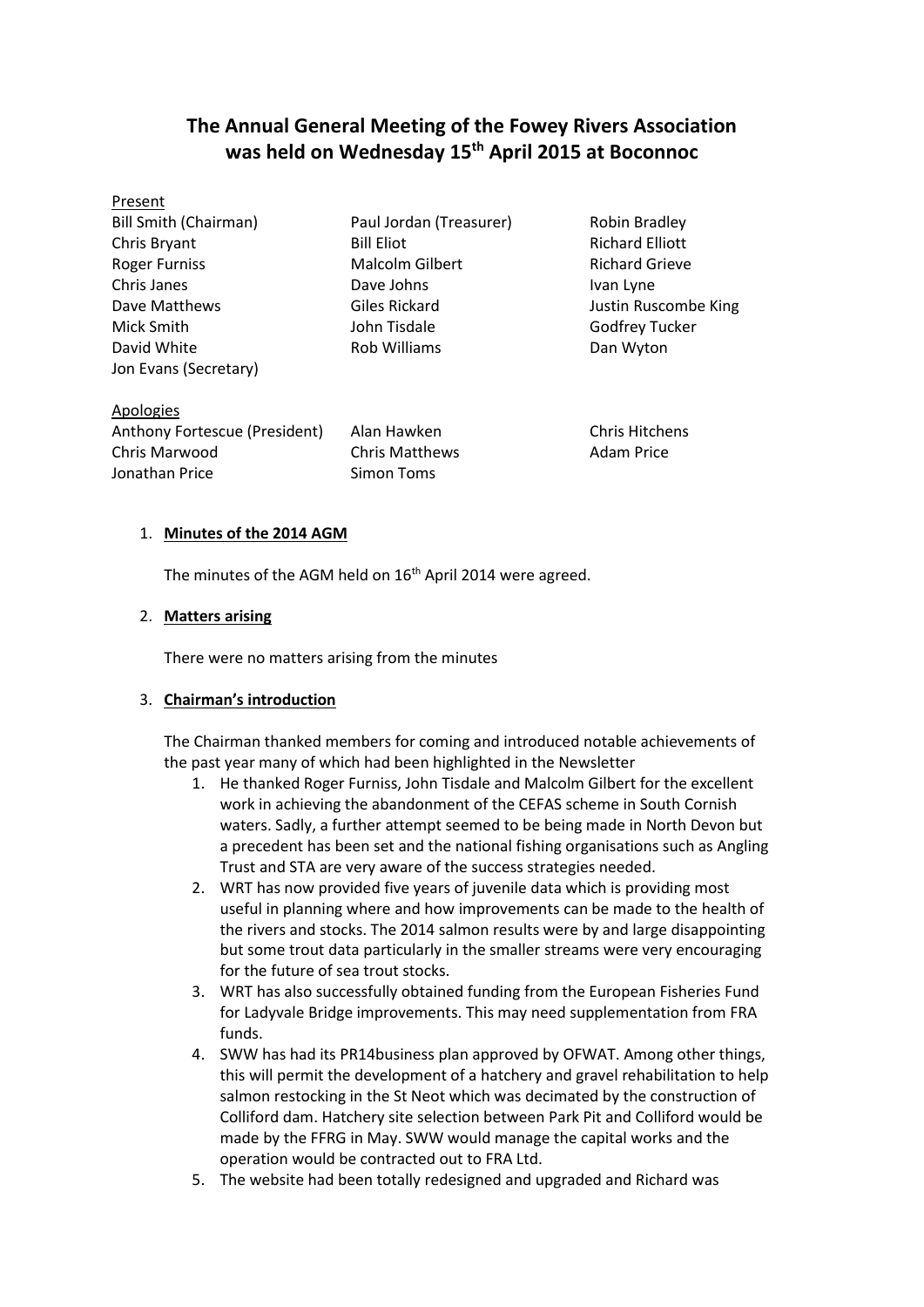thanked for his work on this.

- 6. He thanked all the volunteers who had been engaged in the Lewarne coppicing and Draynes gravel work. Expenses costs had been reimbursed.
- 7. He thanked Anthony Fortescue, who was unfortunately unable to be with us, for his hospitality and the excellent arrangements.
- 8. Finally he thanked his officer colleagues and Board members for maintaining the FRA in such excellent financial and organizational health.

The Chairman's report was noted.

#### 4. **Treasurer's report**

The Treasurer presented his report.

The main activities of the FRA are funded through the company but the funds are kept in the Association account until required. SWW is invoiced for appropriate reimbursable activities by agreement with the members of FFRG (SWW, EA and FRA) and reimbursed from the Colliford mitigation fund which is maintained by SWW. It should be noted that this has not been inflation linked although a similar fund for the Exe has been inflation linked. This will be considered at the next FFRG meeting. Other non refundable expenditure has to be found from income from clubs and individual members.

The balance sheet shows a total of £21,566 comprising £19,909 in the association account and £1,655 in the company account. There are financial obligations including £1,600 for the next WRT fry survey, £5,000 for Ladyvale Bridge, £2,000 for Lewarne coppicing and £1,000 for the Draynes conservation. These items are recoverable via FFRG from the funds held in SWW accounts but restricted for FRA schemes.

The pattern of expenditure during 2014 is broadly the same as 2013. The major difference is the accountancy fee required to complete the statutory company accounts. The company's accountants, Keen Dicey Grover were selected because they had undertaken the company's first annual accounts, their charges are competitive and they are tax registered and appropriately indemnified. The Treasurer emphasised that not all expenditure is recoverable and it is essential that other income levels are increased by clubs and individual member contributions and donations.

Rogers Furniss suggested that the funds held by SWW on behalf of the FRA should be recognised as FRA debtors in the accounts. This is done by the Exe which has similar arrangements with SWW.

It was agreed that the accounts should be adopted and that Paul Jordan should be thanked for his work.

### 5. **Secretary's report**

The Secretary said that the Chairman had already given a comprehensive report on the Association's activities. One additional item concerns Park Lake and the possibility of enhancing spawning in the perimeter leat. Large numbers of juvenile fish had been seen during the FFRG site visit. It had been agreed that a full survey should be undertaken at three points in the leat. There are some residual funds from the Park Stannon Environmental Group and these will be used to fund the studies to be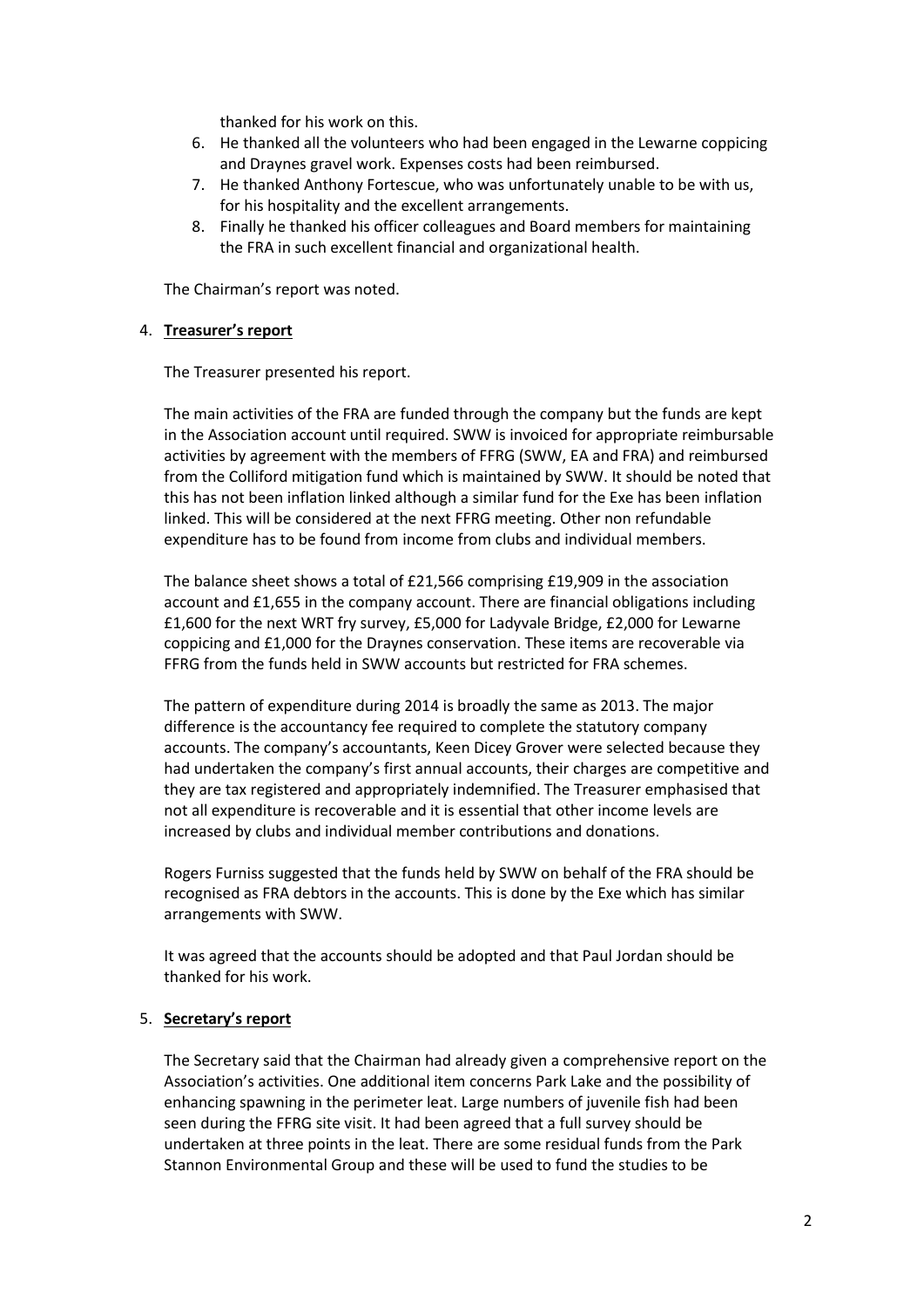undertaken by Giles during the summer or 2015. In addition, the programme of gravel rehabilitation in the St Neot stream will be undertaken towards the end of the five year PR14 programme.

The committee will continue to meet quarterly to ensure the successful development of both the river and the Association.

The Secretary's report was noted.

## 6. **Election of Officers**

It was agreed that the post of vice Chairman should continue to be left vacant until required. There were no new nominations and it was agreed that the Chairman and officers should be elected en bloc to serve for the year until the 2016 AGM.

## 7. **Appointment of committee**

It was agreed that the FRA committee members should comprise the officers and

| <b>Anthony Fortescue</b> | President  |                                          |
|--------------------------|------------|------------------------------------------|
| John Tisdale             | Treverbyn  | Upper river                              |
| Chris Janes              | RFC        | Upper river and River Bank Management    |
| Chris Bryant             | LDAC       | Upper river                              |
| Rob Williams             | LDAC       | Middle river and River coordinator       |
| Roger Furniss            | Glynn      | Middle river and Water Resources Officer |
| David White              | LDAC       | Middle river                             |
| Fred Tolman              | Lanhydrock | Lower river                              |
| Ivan Lyne                | <b>BAA</b> | Lower river                              |
| <b>Stewart Fullwood</b>  | RFC        | Lower river                              |

## 8. **Catch limits**

Chris Janes suggested that the perceived shortage of salmon in the river required the FRA to review the catch limits and possibly emulate the actions of the Tamar and Tributaries Association and ban bait fishing and have a 100% catch and release policy for salmon. He said that this could be a potentially divisive policy and any change needed to be generated by discussion at club level and not imposed by the FRA.

Roger Furniss said that catch and release rates are already high and there is a danger that banning the taking of all salmon could reduce the number of anglers. He also said that the starting point should be the EA assessment of salmon stocks. These views were strongly supported by John Tisdale and Bill Eliot.

It was agreed that rather than continue the debate at the AGM the matter should be deferred to the July committee meeting.